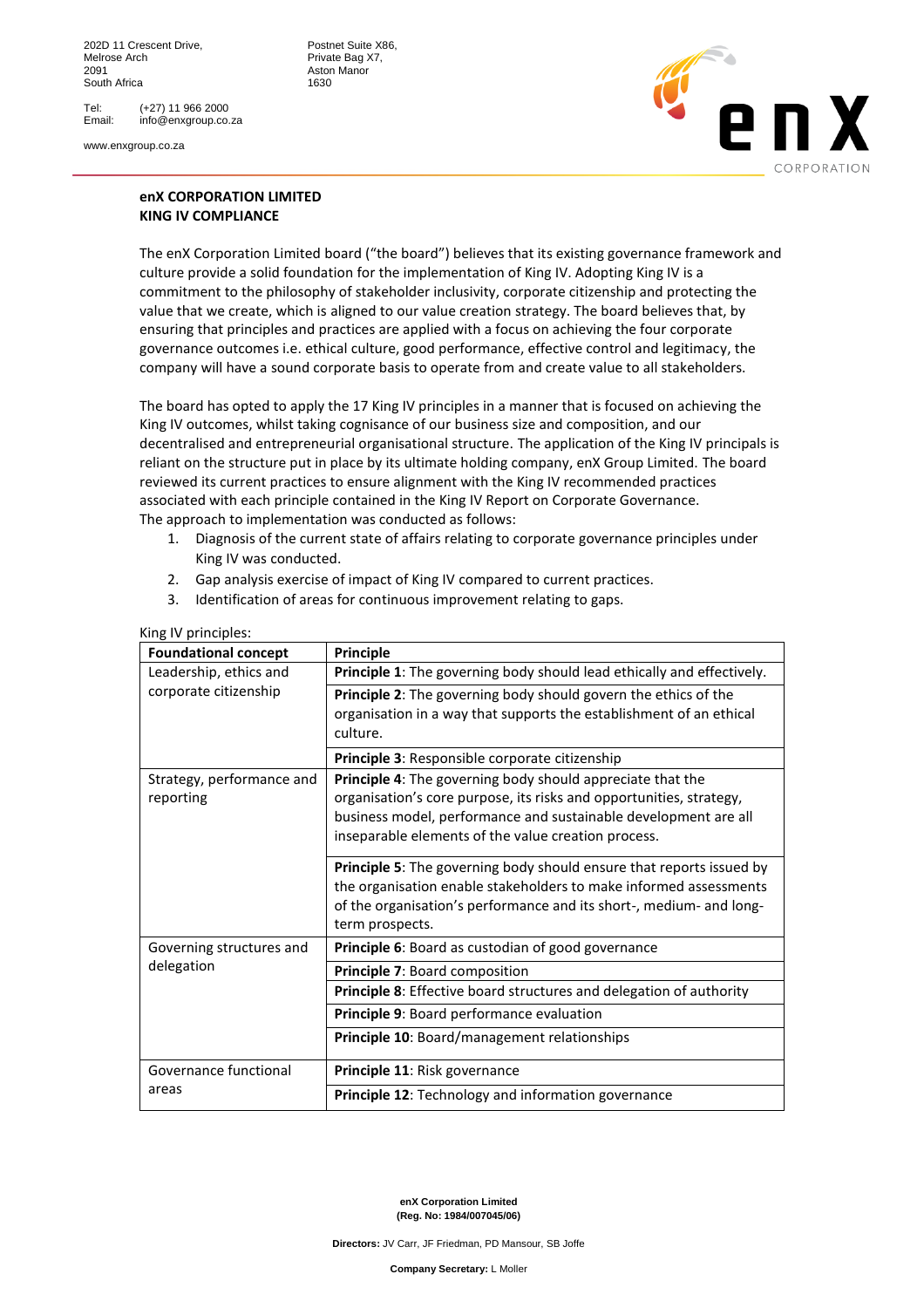

|                           | <b>Principle 13: Compliance governance</b>   |  |  |
|---------------------------|----------------------------------------------|--|--|
|                           | <b>Principle 14: Remuneration governance</b> |  |  |
|                           | Principle 15: Assurance                      |  |  |
| Stakeholder relationships | Principle 16: Stakeholder-inclusive approach |  |  |
|                           | <b>Principle 17: Responsible investment</b>  |  |  |

It was resolved that the company's current corporate governance practices enable achievement of King IV principles.

| <b>King IV principles</b>                                                       | <b>Status</b> | <b>Commentary on outcomes</b>                                                                                                                                                                                                                                                                                            |  |  |  |  |  |  |  |  |  |  |  |  |  |
|---------------------------------------------------------------------------------|---------------|--------------------------------------------------------------------------------------------------------------------------------------------------------------------------------------------------------------------------------------------------------------------------------------------------------------------------|--|--|--|--|--|--|--|--|--|--|--|--|--|
| Principle 1: The<br>governing body should<br>lead ethically and<br>effectively. | Aligned       | The board of directors provides leadership and<br>strategic guidance, continually aimed at<br>safeguarding shareholder value creation. This<br>leadership and guidance are based on ethical<br>principles and supports the company's values.                                                                             |  |  |  |  |  |  |  |  |  |  |  |  |  |
|                                                                                 |               | Directors are individually and collectively<br>$\bullet$<br>accountable for their ethical and effective<br>leadership and are required to conduct themselves<br>in accordance with the board Code of Conduct and<br>their legal duties as company directors under the<br>Companies Act of 2008.                          |  |  |  |  |  |  |  |  |  |  |  |  |  |
|                                                                                 |               | An independent evaluation was conducted by an<br>$\bullet$<br>external consultancy for the 2018 assessments.                                                                                                                                                                                                             |  |  |  |  |  |  |  |  |  |  |  |  |  |
|                                                                                 |               | Directors complete a detailed conflict of interests'<br>$\bullet$<br>disclosure annually. The complete list is circulated<br>annually to all board members to ensure<br>transparency. Directors also advise the company<br>secretary of any changes during the year and these<br>are tabled quarterly at board meetings. |  |  |  |  |  |  |  |  |  |  |  |  |  |
|                                                                                 |               | The directors subscribe to a Code of Conduct and<br>$\bullet$<br>ethics policy, thereby committing to high ethical<br>standards and to conducting themselves honestly<br>and with integrity.                                                                                                                             |  |  |  |  |  |  |  |  |  |  |  |  |  |
|                                                                                 |               |                                                                                                                                                                                                                                                                                                                          |  |  |  |  |  |  |  |  |  |  |  |  |  |
|                                                                                 |               | The board believes that sound corporate<br>$\bullet$<br>governance practices enhance both shareholder<br>value and the long-term sustainability of the<br>business.                                                                                                                                                      |  |  |  |  |  |  |  |  |  |  |  |  |  |
|                                                                                 |               | Refer to ethical leadership on page 35 of the enX<br>$\bullet$<br>Group integrated report for the year ended 31<br>August 2018.                                                                                                                                                                                          |  |  |  |  |  |  |  |  |  |  |  |  |  |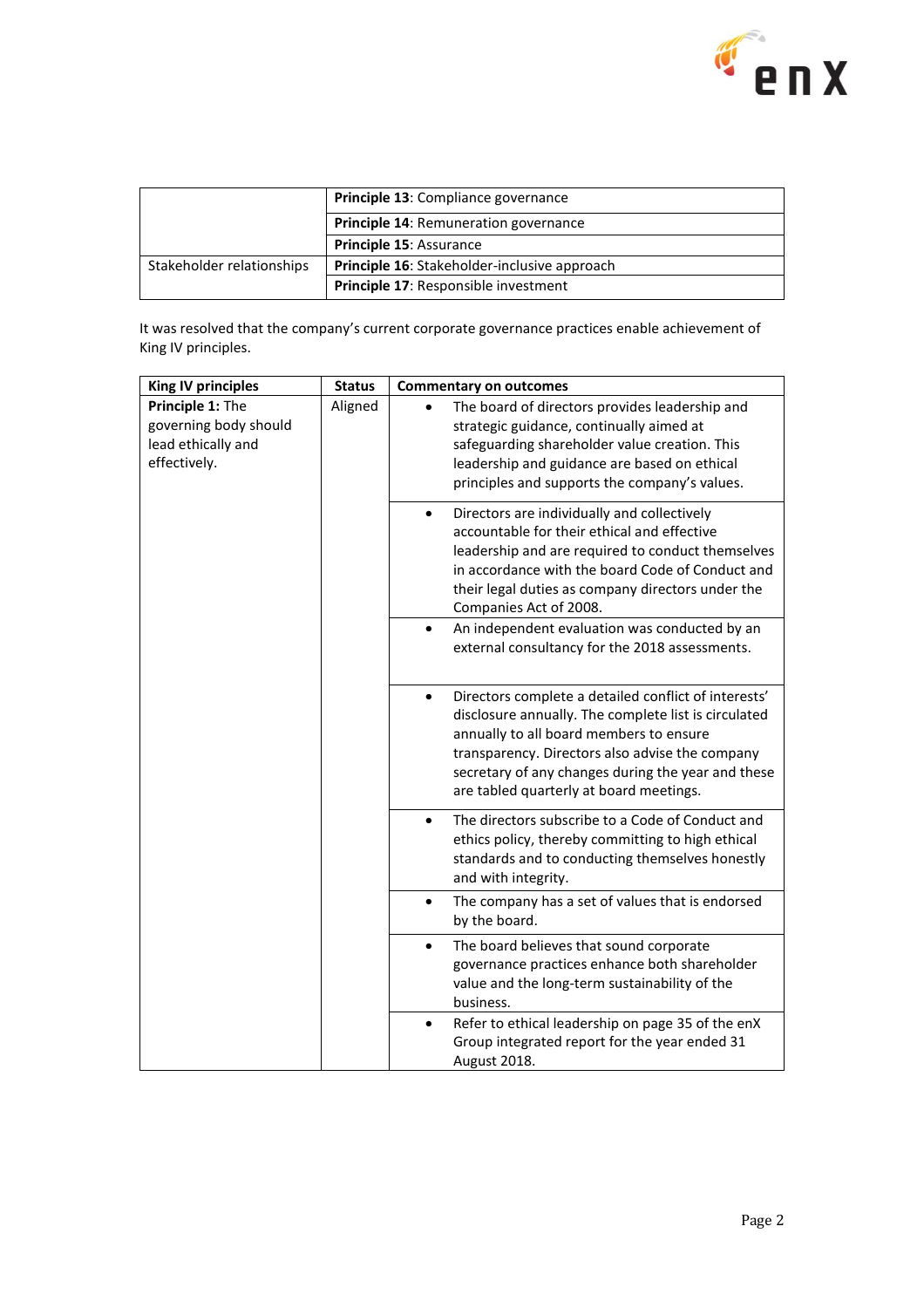

|                                                                                                                                            |         | To assist the board to lead effectively a delegation<br>$\bullet$<br>of authority manual is in place and reviewed<br>annually. This provides effective and practical<br>direction and guidelines to minimise and eliminate<br>the company's possible exposure to risk.                                                                                                                                                                                                                                                                                                             |
|--------------------------------------------------------------------------------------------------------------------------------------------|---------|------------------------------------------------------------------------------------------------------------------------------------------------------------------------------------------------------------------------------------------------------------------------------------------------------------------------------------------------------------------------------------------------------------------------------------------------------------------------------------------------------------------------------------------------------------------------------------|
| Principle 2: The<br>governing body should<br>govern the ethics of the<br>organisation in a way that<br>supports the<br>establishment of an | Aligned | The Code of Conduct is reviewed annually, and all<br>$\bullet$<br>staff subscribes to this Code. All employees sign a<br>staff declaration annually disclosing conflict of<br>interest, awareness of anti-completive behaviour,<br>any transactions entered into with any group<br>companies and any gives received or given.                                                                                                                                                                                                                                                      |
| ethical culture.                                                                                                                           |         | The Code is also explained as part of the employee<br>$\bullet$<br>induction process and through ongoing training.                                                                                                                                                                                                                                                                                                                                                                                                                                                                 |
|                                                                                                                                            |         | The company subscribes to becoming a truly<br>$\bullet$<br>transformed organisation and this is supported by<br>a 67% black employee ratio. EnX Corporation has a<br>B-BBEE contribution level of 4                                                                                                                                                                                                                                                                                                                                                                                |
|                                                                                                                                            |         | The board is committed to a culture and<br>$\bullet$<br>characteristics that promotes and encourage<br>members and employees to act with integrity, be<br>responsible and accountable, being fair and<br>transparent and to be competent. These are all<br>captured in our values.                                                                                                                                                                                                                                                                                                 |
| Principle 3: The<br>governing body should<br>ensure that the<br>organisation is and is<br>seen to be a responsible<br>corporate citizen.   | Aligned | The company's strategy takes into account<br>stakeholder needs and expectations. The focus is<br>on strategic outcomes that supports the<br>organisation's corporate citizenship status. Social<br>and environmental risk is one of the risks that is<br>actively monitored.                                                                                                                                                                                                                                                                                                       |
|                                                                                                                                            |         | The teams driving the strategy and processes<br>$\bullet$<br>through the organisation are the social and ethics<br>committee, HR, Transformation, Occupational<br>Health and Safety steering committees.                                                                                                                                                                                                                                                                                                                                                                           |
|                                                                                                                                            |         | The company has a tax policy and philosophy in<br>place that promotes good corporate citizenship.<br>The board is ultimately accountable for<br>determining the company's tax philosophy and<br>approach and, together with the Audit and Risk<br>Committee ("ARC"), provides oversight of the<br>company's tax practices and affairs. We are<br>committed to being a responsible taxpayer, based<br>on professionally executed tax compliance and<br>legitimate tax planning for fulfilling our compliance<br>and disclosure obligations in accordance with all<br>relevant laws. |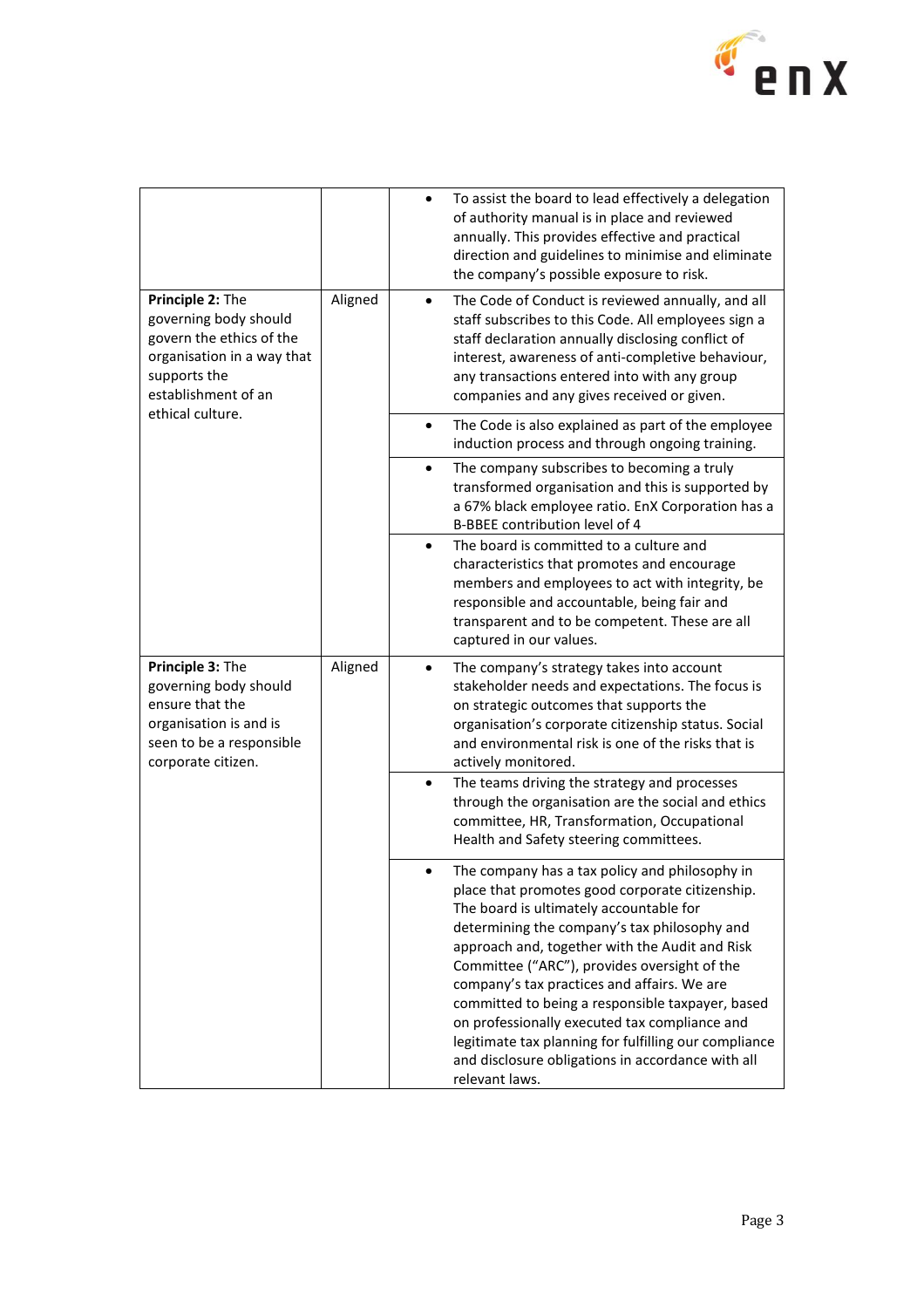

| Principle 4: The<br>governing body should<br>appreciate that the<br>organisation's core<br>purpose, its risks and<br>opportunities, strategy,<br>business model,<br>performance and<br>sustainable development<br>are all inseparable<br>elements of the value<br>creation process. | Aligned | Strategy and performance have always been<br>regarded as primary responsibilities of the board.                                                                                                                                                                                                                    |
|-------------------------------------------------------------------------------------------------------------------------------------------------------------------------------------------------------------------------------------------------------------------------------------|---------|--------------------------------------------------------------------------------------------------------------------------------------------------------------------------------------------------------------------------------------------------------------------------------------------------------------------|
|                                                                                                                                                                                                                                                                                     |         | Risks, opportunities, performance, business model<br>and sustainability, are considered in terms of the<br>company's vision, targets, long-term goals and<br>values for annual board approval.                                                                                                                     |
|                                                                                                                                                                                                                                                                                     |         | The board ensures that a robust strategy process is<br>$\bullet$<br>defined and executed. The strategy planning<br>timetable accommodates business planning at<br>executive committee level and review by the<br>board, culminating in final approval of the strategy<br>framework by the board.                   |
|                                                                                                                                                                                                                                                                                     |         | Management initiates the strategy review and<br>$\bullet$<br>business planning process. The major macro<br>trends in our operating environment are<br>considered when compiling the budget.                                                                                                                        |
|                                                                                                                                                                                                                                                                                     |         | Our material matters are ranked according to the<br>$\bullet$<br>greatest relevance and highest potential to have a<br>significant impact on the viability of our business<br>and relationships with stakeholders. These<br>material matters are continuously assessed to<br>ensure the strategy remains relevant. |
|                                                                                                                                                                                                                                                                                     |         | Risks and opportunities arising from the material<br>$\bullet$<br>matters are identified and their impact on both<br>the short- and medium-term strategy is assessed.                                                                                                                                              |
| Principle 5: The<br>governing body should<br>ensure that reports                                                                                                                                                                                                                    | Aligned | The company continues to incorporate the<br>$\bullet$<br>philosophy of integrated thinking in its operations<br>and reporting.                                                                                                                                                                                     |
| issued by the<br>organisation enable<br>stakeholders to make<br>informed assessments of<br>the organisation's<br>performance and its<br>short-, medium- and<br>long-term prospects.                                                                                                 |         | The ARC is mandated to review the suitability of<br>$\bullet$<br>information made available to stakeholders in<br>order for them to extract the relevant value from<br>such information. This includes matters relating to<br>our strategy and value creation.                                                     |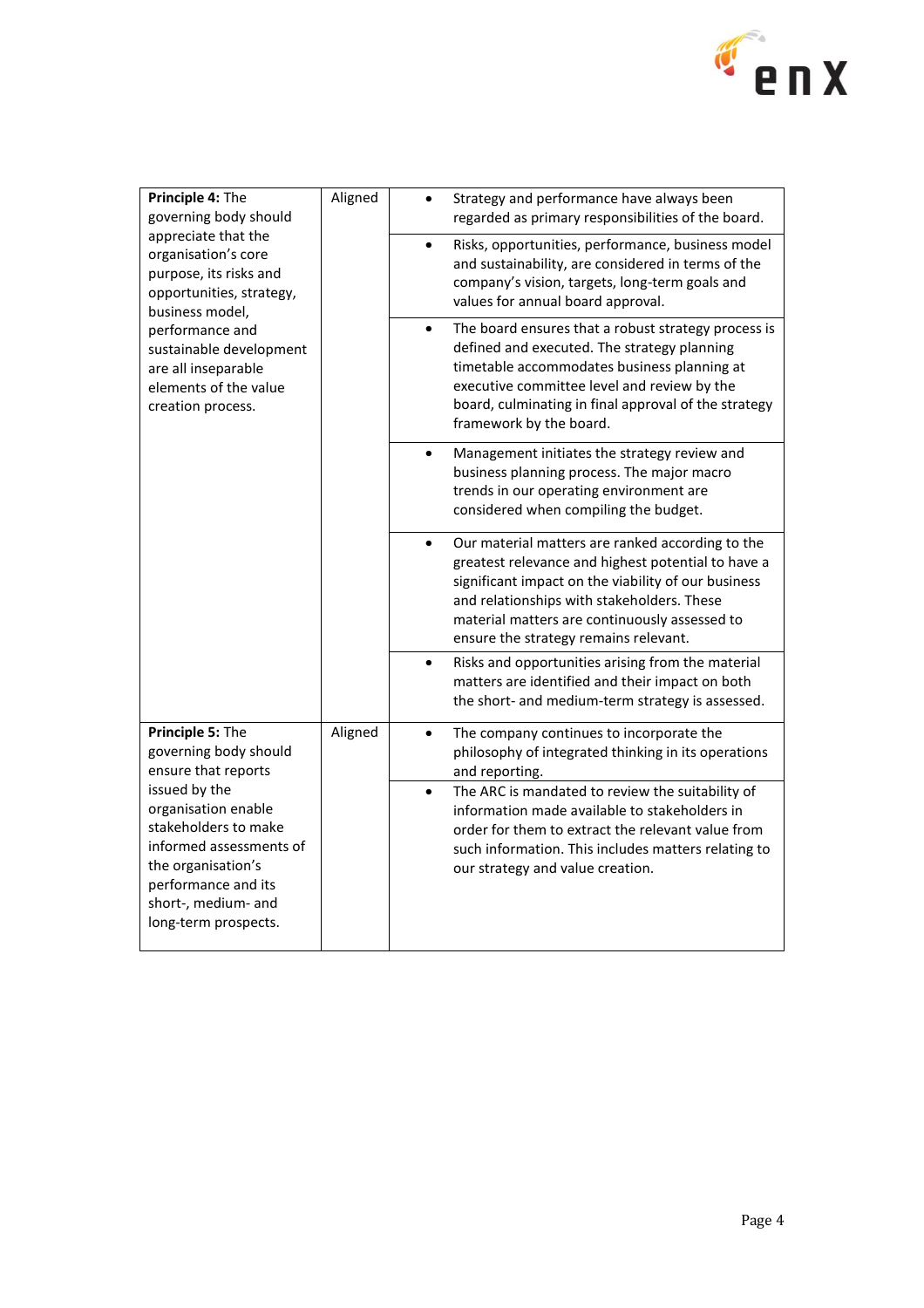

| Principle 6: The<br>governing body should<br>serve as the focal point<br>and custodian of<br>corporate governance in<br>the organisation.                        | Aligned | The board has embraced governance practices and<br>principles and has ultimate accountability and<br>responsibility for the performance and affairs of<br>the company, including of good governance<br>practices and principles. Therefore, the board<br>displays adequate alignment with the King IV<br>objective in terms of its oversight functions and<br>monitoring, as well as the roles and responsibilities<br>set out in the respective charters. |
|------------------------------------------------------------------------------------------------------------------------------------------------------------------|---------|------------------------------------------------------------------------------------------------------------------------------------------------------------------------------------------------------------------------------------------------------------------------------------------------------------------------------------------------------------------------------------------------------------------------------------------------------------|
|                                                                                                                                                                  |         | The annual evaluation results of the board and<br>board committees as well as the board and<br>committee charters have been reviewed and are<br>aligned to King IV board and committee areas of<br>responsibility.                                                                                                                                                                                                                                         |
|                                                                                                                                                                  |         | Current audit committee oversight functions have<br>$\bullet$<br>been reviewed against King IV recommended<br>practices for audit committees, including audit<br>committee disclosures.                                                                                                                                                                                                                                                                    |
|                                                                                                                                                                  |         | The board embrace its role as custodian of<br>$\bullet$<br>governance, which include annual board<br>continuity and effectiveness reviews to improve<br>the overall wellbeing of the organisation.                                                                                                                                                                                                                                                         |
| Principle 7: The<br>governing body should<br>comprise the appropriate<br>balance of knowledge,<br>skills, experience,<br>diversity and<br>independence for it to | Aligned | enX Group aims to ensure that the board<br>composition is aligned with the requirements of<br>King IV regarding the number of executive versus<br>non-executive directors, and skills, experience and<br>tenure of directors are monitored on an ongoing<br>basis. The company directors comprise one<br>executive and three non-executives.                                                                                                               |
| discharge its governance<br>role and responsibilities<br>objectively and<br>effectively.                                                                         |         | According to the most recent review, the board<br>$\bullet$<br>comprised 50% independent non-executive<br>directors. The board is re-assessing its composition<br>and size to aligned with King IV practices.                                                                                                                                                                                                                                              |
|                                                                                                                                                                  |         | Qualifications of directors and their experience in<br>$\bullet$<br>specific industries are further scrutinised for<br>applicability.                                                                                                                                                                                                                                                                                                                      |
|                                                                                                                                                                  |         | The roles of the Chairman, CEO, CFO, non-<br>$\bullet$<br>executive directors and company secretary are<br>well defined.                                                                                                                                                                                                                                                                                                                                   |
|                                                                                                                                                                  |         | A formal induction process is in place for new<br>$\bullet$<br>directors.                                                                                                                                                                                                                                                                                                                                                                                  |
| Principle 8: The<br>governing body should<br>ensure that its<br>arrangements for                                                                                 | Aligned | Delegation of matters and mandates to individuals<br>$\bullet$<br>and/or ad hoc committees are managed through a<br>formal delegation of authority process and<br>accompanying board resolutions.                                                                                                                                                                                                                                                          |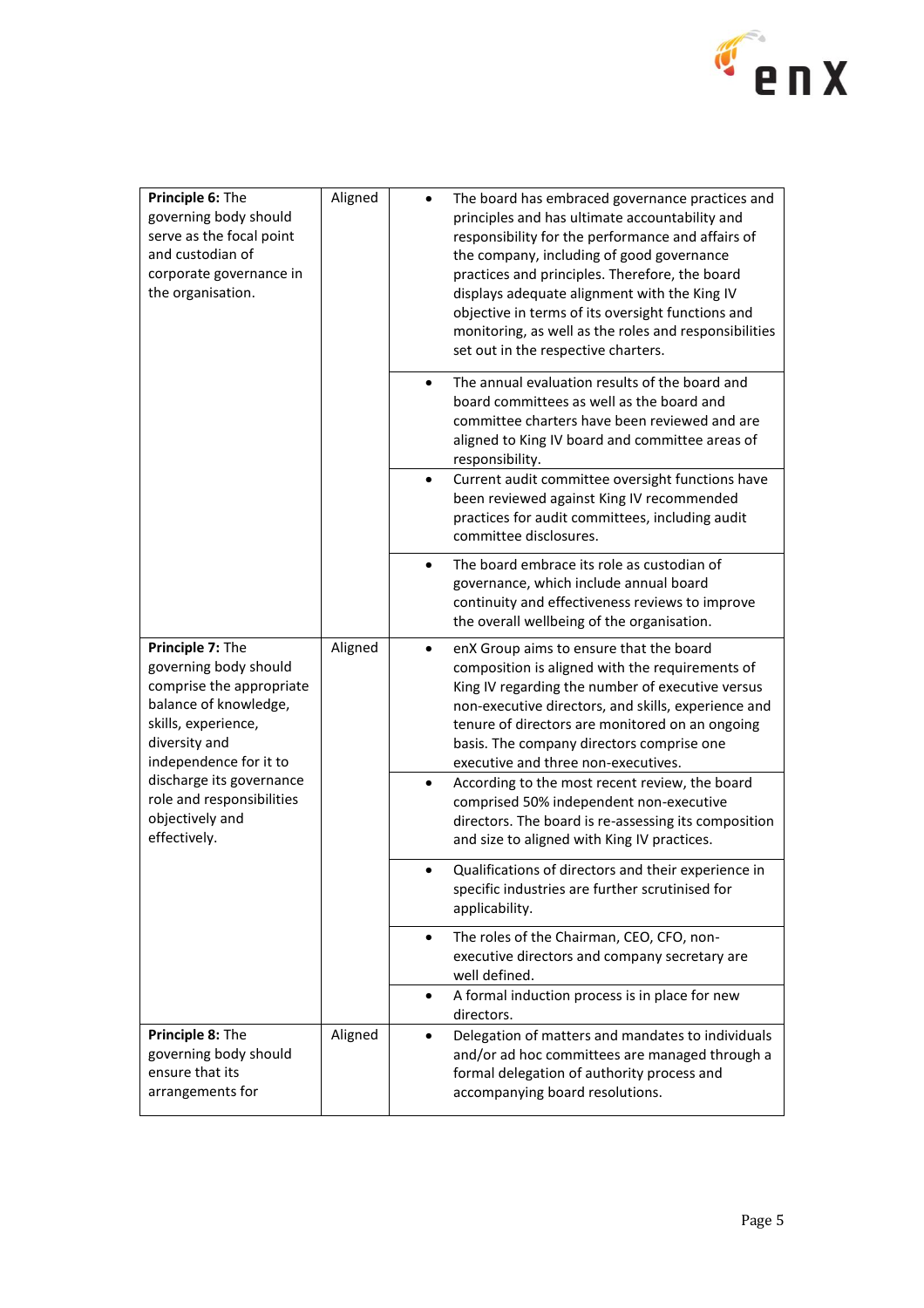

| delegation within its own<br>structures promote<br>independent judgement,<br>and assist with balance of<br>power and the effective<br>discharge of its duties.                               |         | Board structures undergo annual review for<br>$\bullet$<br>effectiveness through board evaluations.                                                                                                                                                                                                                           |
|----------------------------------------------------------------------------------------------------------------------------------------------------------------------------------------------|---------|-------------------------------------------------------------------------------------------------------------------------------------------------------------------------------------------------------------------------------------------------------------------------------------------------------------------------------|
|                                                                                                                                                                                              |         | The current board committees report into:<br>$\bullet$                                                                                                                                                                                                                                                                        |
|                                                                                                                                                                                              |         | ٠<br>enX Group committees namely ARC, asset and<br>liability committee, nomination committee,<br>remuneration committee, Investment<br>committee, social and ethics committee and<br>Information Technology committee. The<br>company does not have separate committees<br>but is represented at the enX Group<br>committees. |
|                                                                                                                                                                                              |         | Accountability is delegated through<br>٠<br>committee charters for the respective<br>committees and effectiveness thereof is<br>measured annually.                                                                                                                                                                            |
| Principle 9: The<br>governing body should<br>ensure that the                                                                                                                                 | Aligned | We have engaged an independent consultant to<br>$\bullet$<br>conduct the assessment of the board and its<br>committees in line with best-practice governance.                                                                                                                                                                 |
| evaluation of its own<br>performance and that of<br>its committees, its chair<br>and its individual<br>members, support<br>continued improvement<br>in its performance and<br>effectiveness. |         | An approach included a combination of interviews<br>$\bullet$<br>and questionnaires, followed by a report and<br>presentation outlining outcomes of the process<br>and recommendations for areas noted for<br>improvement.                                                                                                    |
|                                                                                                                                                                                              |         | The detailed process included distribution of<br>$\bullet$<br>questionnaires, interviews and reporting. After the<br>collation and analysis of data, a report was drawn<br>up containing findings and supporting<br>recommendation arising from the evaluation<br>process.                                                    |
| Principle 10: The<br>governing body should                                                                                                                                                   | Aligned | the board assesses succession planning, board<br>$\bullet$<br>delegation policies and CEO performance annually.                                                                                                                                                                                                               |
| ensure that the<br>appointment of, and<br>delegation to,<br>management contribute<br>to role clarity and the<br>effective exercise of<br>authority and<br>responsibilities.                  |         | The board appointed a CEO and CFO to implement<br>$\bullet$<br>the strategies and business plans. They in turn rely<br>on the assistance of the executive committee to<br>ensure that the operational strategies are<br>implemented, risks are managed and the day-to-<br>day business of the company is monitored.           |
| Principle 11: The<br>governing body should<br>govern risk in a way that                                                                                                                      | Aligned | The governance of risk in terms of the<br>organisation's strategic objectives is reviewed at<br>least annually by the board.                                                                                                                                                                                                  |
| supports the organisation                                                                                                                                                                    |         | ARC monitors and track progress quarterly<br>٠<br>ensuring controls were in place to mitigate risks.                                                                                                                                                                                                                          |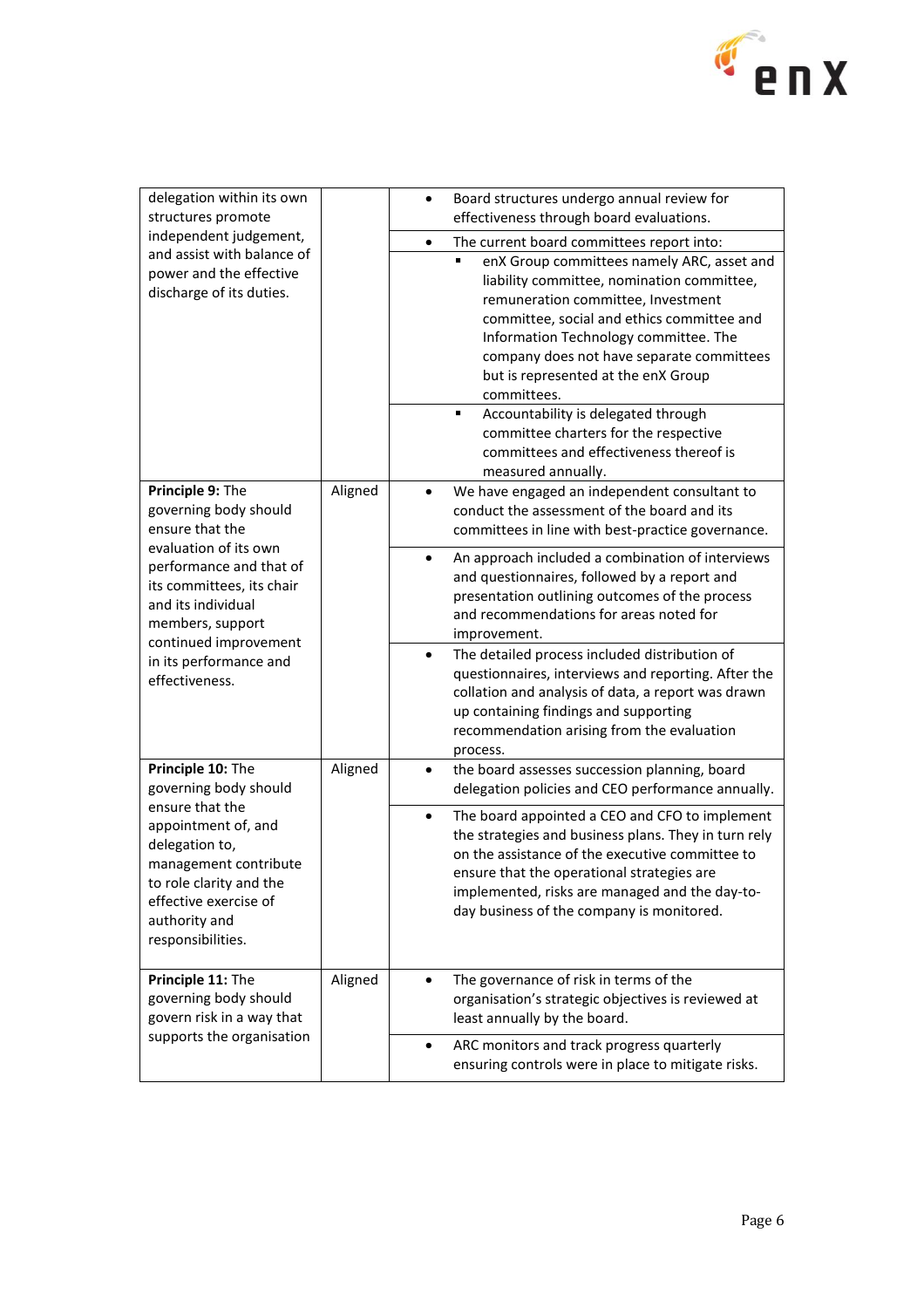

| in setting and achieving<br>its strategic objectives.                                                                                   |         | enX Group adopts a well-defined Enterprisewide<br>Risk Management policy, which fully supports<br>good governance practices and implements its<br>approach to risk management as a threat,<br>uncertainty or opportunity in order to enhance the<br>bank's strategic objectives. The Company adopted<br>the same policy.<br>BDO is assisting management in the identification<br>$\bullet$<br>and monitoring of risks. |
|-----------------------------------------------------------------------------------------------------------------------------------------|---------|------------------------------------------------------------------------------------------------------------------------------------------------------------------------------------------------------------------------------------------------------------------------------------------------------------------------------------------------------------------------------------------------------------------------|
| Principle 12: The<br>governing body should<br>govern technology and                                                                     | Aligned | The board has formally delegated responsibility for<br>$\bullet$<br>governing information and technology to the IT<br>steering committee who reports to the ARC.                                                                                                                                                                                                                                                       |
| information in a way that<br>supports the organisation<br>in setting and achieving<br>its strategic objectives.                         |         | The IT steering committee and the operational IT<br>$\bullet$<br>steering committees are responsible for<br>discharging the governance of technology and<br>information in the organisation.                                                                                                                                                                                                                           |
|                                                                                                                                         |         | The IT steering committee is responsible for<br>$\bullet$<br>reviewing and approving the company's IT strategy<br>and good governance throughout the IT ecosystem<br>by ensuring the effectiveness and efficiency of the<br>company's information systems from a strategic<br>alignment and risk perspective.                                                                                                          |
|                                                                                                                                         |         | The operational IT steering committee is<br>$\bullet$<br>responsible for assisting the segments in<br>discharging their responsibilities to ensure a well-<br>coordinated, efficient, effective, properly<br>resourced and timeously implemented IT strategy.                                                                                                                                                          |
|                                                                                                                                         |         | The company has adopted the methodology of the<br>$\bullet$<br>IT Governance Institute and the control objectives<br>for information and related technology (COBIT)<br>framework to meet King IV requirements.                                                                                                                                                                                                         |
|                                                                                                                                         |         | The IT steering committee is focusing on<br>implementing a strategic plan that supports<br>business growth plans, the implementation of a<br>disaster recovery plan and monitoring the<br>implementation of key projects.                                                                                                                                                                                              |
| Principle 13: The<br>governing body should<br>govern compliance with<br>applicable laws and<br>adopted, non-binding<br>rules, codes and | Aligned | The board has specific responsibility for<br>$\bullet$<br>compliance in the company. The board has<br>delegated this function to ARC, which regularly<br>reviews significant risks and mitigating strategies,<br>and reports to the board on material changes in<br>the company's risk profile.                                                                                                                        |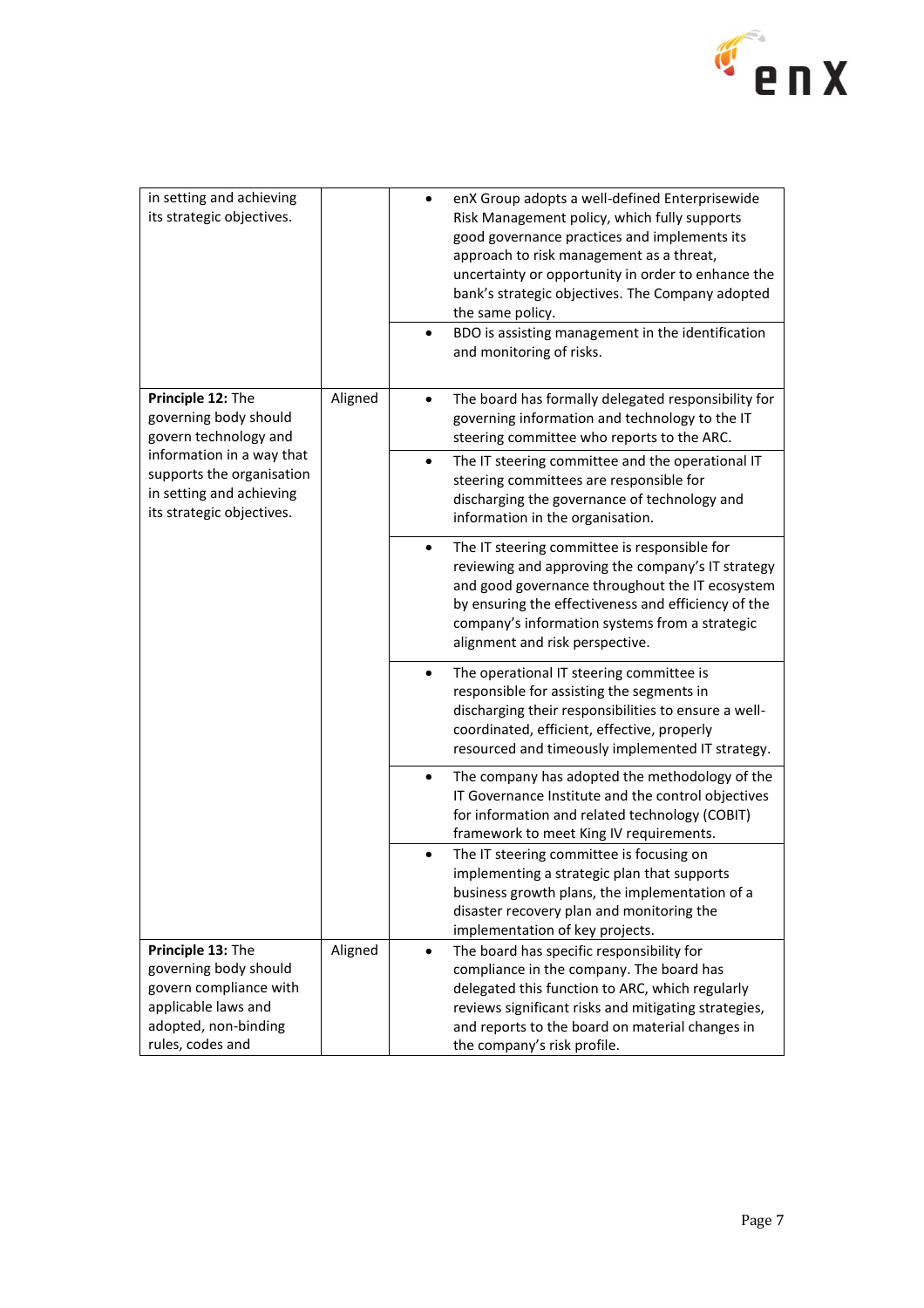

| standards in a way that<br>supports the organisation<br>being ethical and a good<br>corporate citizen.                                                                                                 |         | Compliance with, and enforcement of, the<br>$\bullet$<br>Companies Act, JSE Listings Requirements,<br>legislation and the company's governance policies<br>are monitored and tracked through internal<br>monitoring and reporting systems, reviews, and<br>internal and external audits.<br>The company is not aware of any breaches of laws<br>$\bullet$<br>and regulations. |
|--------------------------------------------------------------------------------------------------------------------------------------------------------------------------------------------------------|---------|-------------------------------------------------------------------------------------------------------------------------------------------------------------------------------------------------------------------------------------------------------------------------------------------------------------------------------------------------------------------------------|
| Principle 14: The<br>governing body should<br>ensure that the<br>organisation remunerates<br>fairly, responsibly and<br>transparently so as to<br>promote the                                          | Aligned | The enX Group remuneration committee is<br>$\bullet$<br>responsible for remuneration governance, and its<br>groupwide responsibilities are fully set out in the<br>board-approved charters. The company does not<br>have a separate committees as their directors and<br>executive salaries are approved by the enX Group<br>committee.                                       |
| achievement of strategic<br>objectives and positive<br>outcomes in the short-,<br>medium- and long-term.                                                                                               |         | The committee applies the guiding principles<br>$\bullet$<br>provided for in terms of the remuneration policy<br>as far as it is feasible, but retains the right to apply<br>discretion to deviate from this policy in<br>exceptional circumstances.                                                                                                                          |
|                                                                                                                                                                                                        |         | The committee in this year approved<br>$\bullet$<br>compensation in relation to various executive<br>changes as detailed in the annual financial<br>statements.                                                                                                                                                                                                               |
|                                                                                                                                                                                                        |         | The committee ensures that it remains<br>$\bullet$<br>knowledgeable about the changing remuneration<br>regulatory environment.                                                                                                                                                                                                                                                |
|                                                                                                                                                                                                        |         | The committee formalised the rules governing the<br>$\bullet$<br>cash-settled share appreciation right scheme<br>during the year.                                                                                                                                                                                                                                             |
|                                                                                                                                                                                                        |         | The committee tabled its remuneration report and<br>$\bullet$<br>the implementation thereof for a non-binding<br>advisory vote by shareholders at the annual<br>general meeting for financial year 2018, which is a<br>new King IV requirement at enX Group level.                                                                                                            |
| Principle 15: The<br>governing body should<br>ensure that assurance<br>services and functions<br>enable an effective<br>control environment, and<br>that these support the<br>integrity of information | Aligned | The board governs the executive committee by<br>giving it direction on how it should ensure an<br>effective control environment, and support the<br>integrity of information for internal decision-<br>making and of the companys external reporting<br>purposes as reflected in the enX Group integrated<br>report.<br>Key elements are:<br>$\bullet$                        |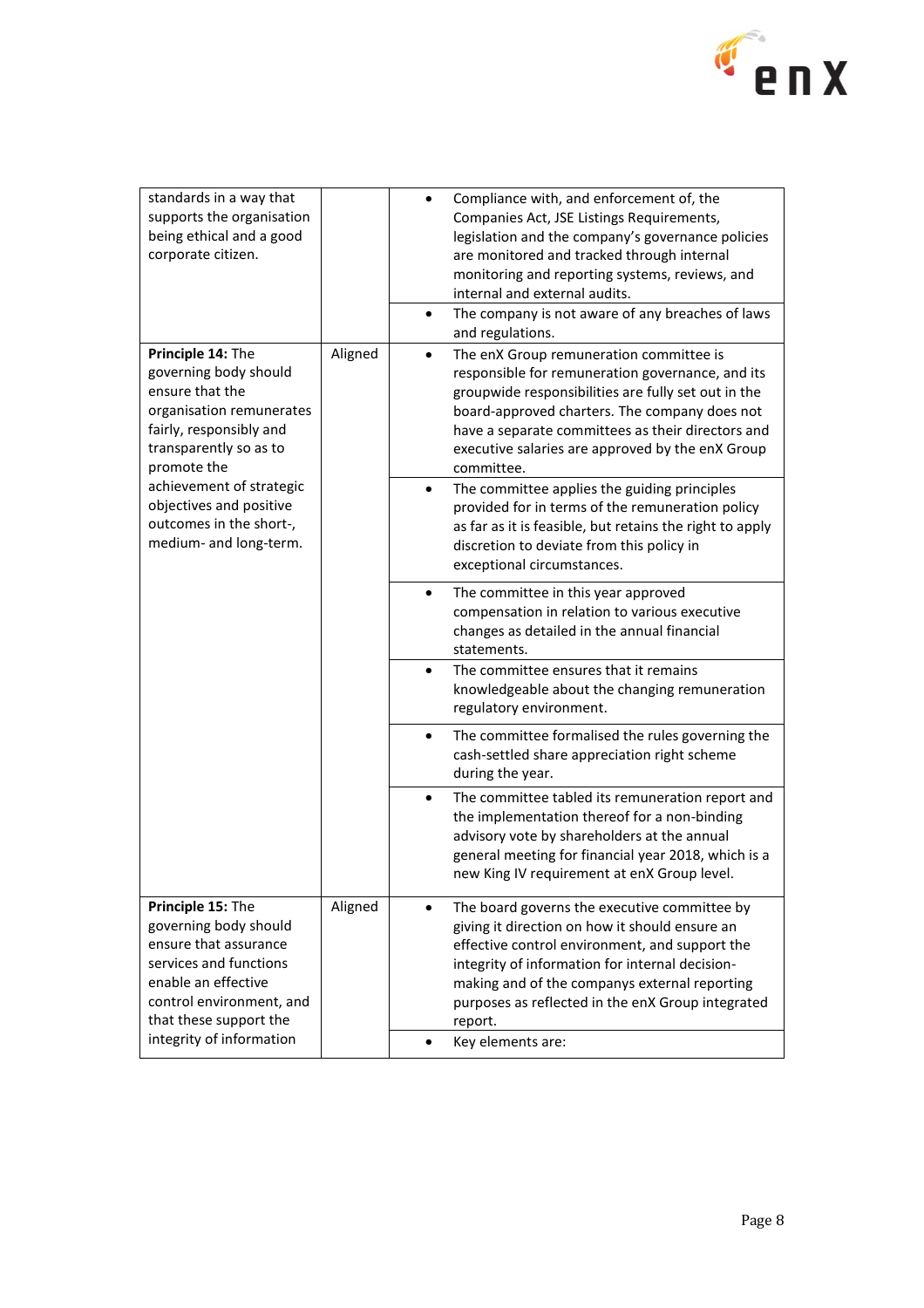

| for internal decision<br>making and external<br>reporting purposes.                                                                                                                                                                            |         | Code of Ethics and Conduct. These groupwide<br>policies are communicated and adhered to by all<br>employees. Awareness and implementation are<br>supported by ongoing ethics awareness<br>campaigns, anonymous tip-off line introduction<br>group-wide and relating training to all staff. |
|------------------------------------------------------------------------------------------------------------------------------------------------------------------------------------------------------------------------------------------------|---------|--------------------------------------------------------------------------------------------------------------------------------------------------------------------------------------------------------------------------------------------------------------------------------------------|
|                                                                                                                                                                                                                                                |         | Values - roll out campaign to all staff to subscribe<br>to these common values and customise these<br>values to their areas of control.                                                                                                                                                    |
|                                                                                                                                                                                                                                                |         | Internal Audit Charter, which stipulates the<br>mandate, authority, roles and responsibilities of<br>the function and is reviewed annually. The<br>function is outsourced to BDO.                                                                                                          |
|                                                                                                                                                                                                                                                |         | ARC Charter, which stipulates the oversight<br>responsibilities of the committee, such as internal<br>audit, external audit and combined assurance, and<br>is reviewed annually.                                                                                                           |
|                                                                                                                                                                                                                                                |         | The company internal audit annual coverage plan,<br>which is risk-based and approved by ARC annually.                                                                                                                                                                                      |
|                                                                                                                                                                                                                                                |         | IT steering committee reviews and monitors the<br>transfer of information.                                                                                                                                                                                                                 |
| Principle 16: In the<br>execution of its<br>governance role and                                                                                                                                                                                | Aligned | Enhancements are currently underway for a more<br>$\bullet$<br>strategic approach to stakeholder relations<br>management and stakeholder engagement.                                                                                                                                       |
| responsibilities the<br>governing body should<br>adopt a stakeholder<br>inclusive approach that<br>balances the needs,<br>interests and<br>expectations of material<br>stakeholders in the best<br>interests of the<br>organisation over time. |         | A templated had been designed identifying key<br>$\bullet$<br>stakeholders, evaluate the relationship and include<br>plans to improve relations where needed.                                                                                                                              |
|                                                                                                                                                                                                                                                | Aligned | The company is not an institutional investor.                                                                                                                                                                                                                                              |